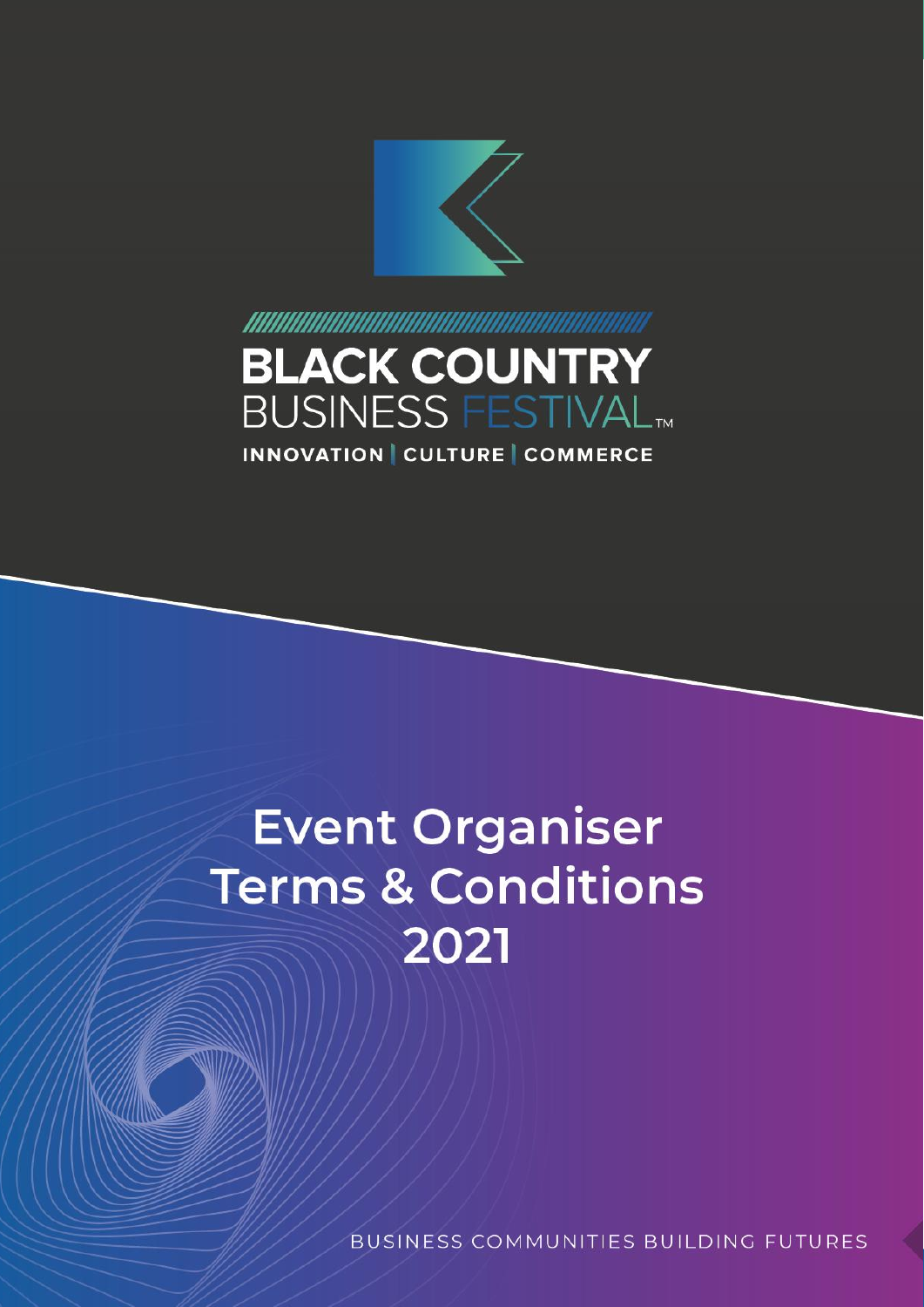

## **Black Country Business Festival Event Organiser Terms and Conditions**

By submitting an event to the Black Country Business Festival, you are agreeing to adhere to the following terms and conditions, which can with notice, be updated amended or redefined at the festival organisers will.

#### **Parties:**

- **1)** BLACK COUNTRY CHAMBER OF COMMERCE & INDUSTRY incorporated and registered in England and Wales with company number 4183431 registered office is at Creative, Industries Centre, University of Wolverhampton Science Park, Glaisher Drive, Wolverhampton, WV10 9TG.
- **2)** Associate Events Limited, registered in England and Wales and trading from Friars Mill, Bath Lane, Leicester, LE3 5BJ (festival organisers' managing agent) with company number: 07148094
- **3)** You, (event organiser) as the person submitting the event application.
- All events put on as part of the Black Country Business Festival (BCBF) must be formally approved by the BCBF board, only once events have been approved are they authorised to carry festival branding and be promoted as part of the festival.
- Criteria/eligibility Please note that the Black Country Business Festival is aimed at being inclusive for EVERYONE. If your event has particular attendee criteria, this should be discussed with the festival organisers on submission of your final event application form.
- Once approved, events within the festival will need to include and carry the Black Country Business Festival Trade Mark and branding wherever they are publicised. The festival organisers must approve use of the BCBF logo before it is sent out publicly.
- Any changes to events following initial approval must be sent to the festival organisers in writing. Event amendments must then be confirmed by the festival organisers before going ahead. Changes will not be permitted once the festival calendar of events have been finalised and goes live.
- It is the responsibility of the event organiser to source the venue, should this be applicable, speakers and content for their event(s).
- The Black Country Business Festival organisers will be providing a digital platform of Zoom free of charge for event organisers who wish to present their event digitally. This platform is not compulsory and you are permitted to use a platform of your own choice, at your own expense.
- If you choose to use your own digital platform, it is a requirement that you submit the login details for your online event to the Black Country Business Festival Team well in advance of your event date.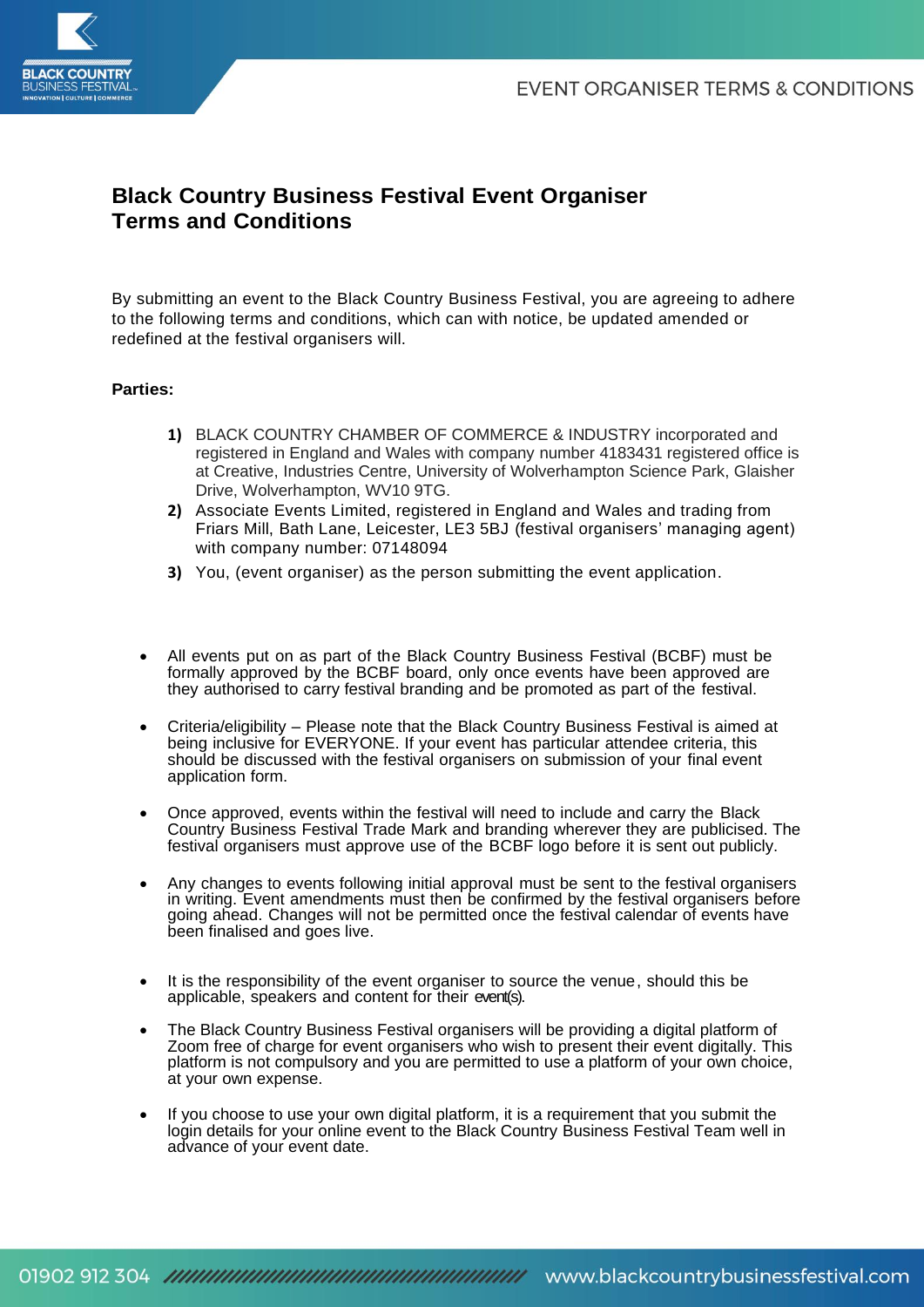### EVENT ORGANISER TERMS & CONDITIONS



- Any costs are the responsibility of the event organiser. Funding is not available from the Black Country Business Festival, with all legal and financial liability falling to the event organiser.
- All tickets for events need to be bookable via the Black Country Business Festival website and the events' designated ticketing system unless otherwise agreed. All attendees for events must have registered for a ticket in advance of the event through the associated portal.
- For instances where the use of alternative ticketing systems has been agreed, event organisers are required to provide the following data to the festival organisers, and ensure that data owners are aware of said transfer of information:
	- o Weekly and final sales updates (to include tickets sold and % capacities)
	- o Postcode data
	- o Contact details of bookers (where data protection allows)
	- o Organisation details of bookers
	- o Job titles of bookers
- For instances where the use of alternative ticketing systems has been agreed, event organisers agree to send pre-attendance CRM emails to bookers (HTML provided by the festival organisers reminding bookers of the event and highlighting other events during the festival that they might be interested in.
- For instances where the use of alternative ticketing systems has been agreed, event organisers agree to send post-attendance emails (HTML provided by the festival organisers) to attendees with a link to the feedback survey.
- Event organisers will be required to complete a feedback questionnaire within 7 days of the festival taking place.
- Event organisers are required to ensure festival branding is prominent during their event. The festival organisers will provide pull up banners, PowerPoint presentation slides, Zoom background (if applicable) and an event organiser pack for this purpose.
- If you wish to cancel your event, you must put this in writing to the festival organisers outlining your reasons for doing so along with the associated messaging, which is to be agreed with the festival organisers.
- The festival organiser cannot guarantee attendance or minimum numbers for your event. Due to the nature of the majority of events being free of charge it is likely that a number of attendees may not attend and 'over booking' is recommended.
- The festival organisers are not responsible for promoting your event. The festival organisers will however be promoting the festival brand via a number of marketing channels including social media, online and offline marketing, which your event will be part of. Should you require support or guidance, please contact the festival organisers.
- When submitting your event application you are agreeing for the festival organisers to share your data with festival partners (those who are 'Headline Partners', 'Partners' or those who you have specifically shown an interest in) who may be in touch regarding promotional and advertising opportunities, but only in relation to your interaction with the festival. If you do not wish to be contacted, please inform the festival organisers at hello@blackcountrybusinessfestival.com